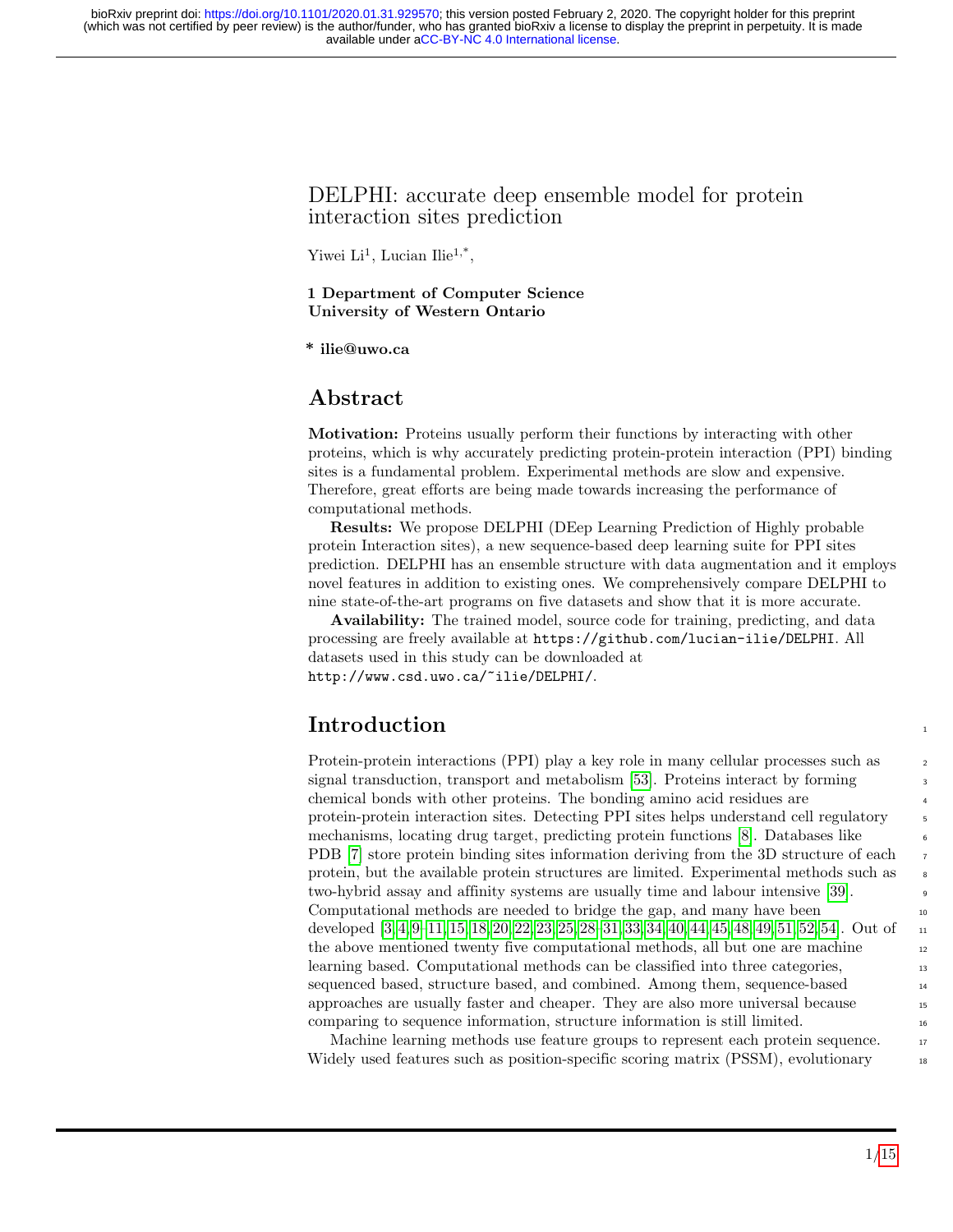conservation (ECO), putative relative solvent accessibility  $(RSA)$  have been assessed  $\frac{1}{2}$ in [\[55\]](#page-14-5). High-scoring segment pair (HSP) has been used in previous methods for  $PPI$   $_{20}$ prediction [\[27\]](#page-12-8). One-hot vectors [\[51,](#page-14-1) [52\]](#page-14-2) and amino acid embedding [\[5,](#page-11-8) [6,](#page-11-9) [19\]](#page-12-9) have also  $_{21}$ been empirically explored to represent protein sequences. 22

The learning structure is crucial to PPI sites classification problems. Previously 23 explored architectures include random forest [\[45\]](#page-13-3), SVM [45], logistic regression [\[54\]](#page-14-3),  $_{24}$ Bayes classifier [\[33\]](#page-12-6), artificial neural networks [\[40\]](#page-13-1). Recently, convolutional neural <sup>25</sup> network (CNN) [\[51\]](#page-14-1) and recurrent neural network (RNN) [\[52\]](#page-14-2) have also been applied to  $_{26}$ solve this problem. 27

We introduce a new sequence-based PPI sites prediction method, DELPHI (DEep  $\frac{28}{28}$ Learning Prediction of Highly probable protein Interaction sites), that combines a  $CNN \approx 29$ and a RNN structure. It uses eleven feature groups to represent protein sequences  $\frac{30}{20}$ including two novel features, high-scoring segment pair  $(HSP)$  and a reduced 3-mer  $\frac{31}{100}$ amino acid embedding (ProtVec1D).

We have comprehensively compared DELPHI with nine state-of-the-art programs on 33 five datasets. DELPHI provides the best overall predictions in all metrics. The <sup>34</sup> contributions of the DELPHI study are as follows. First, a novel fine tuned ensemble  $\frac{35}{10}$ model combing CNN and RNN is constructed. Second, a many-to-one structure, that  $\frac{36}{100}$ not only serves as a data augmentation technique but also improves the prediction  $\frac{37}{20}$ performance, is applied. Third, a data processing and feature construction suite, <sup>38</sup> including new features, is provided, aiming to alleviating the difficulty of tedious feature <sup>39</sup> computation by the users.  $\frac{40}{20}$ 

# $\mathbf{Methods}$  and the set of  $\mathbf{41}$

### $\mathbf{D}\text{at }$

### Training and validation datasets 43

A large, high quality dataset was provided in [\[55\]](#page-14-5). In this dataset, Uniprot sequences <sup>44</sup> are annotated with Protein, DNA, RNA, and small ligands binding information at the <sup>45</sup> residue level. We further processed this dataset as follows. First, we kept only the <sup>46</sup> sequences with protein-protein binding information to focus on protein-protein binding.  $_{47}$ Then we removed any sequences from training dataset sharing more than  $40\%$ similarities, as measured by CD-hit  $[17, 26]$  $[17, 26]$ , with any sequences in testing datasets. It is well acknowledged that similar sequences between training and testing datasets  $\frac{50}{2}$ negatively affect the generalization of the evaluated performance of a machine learning  $\frac{51}{10}$ model. Also, proteins with higher levels of similarity can be accurately predicted by the  $\frac{52}{2}$ alignment-based methods [\[53\]](#page-14-0). Finally, we ran CD-hit again on the rest of the training  $\frac{53}{10}$ . protein sequences so no sequences shared more than  $40\%$  similarities among training  $\frac{54}{54}$ data. This ensures the training data is as diverse as possible. A dataset of  $11,063$   $\qquad$  55 protein sequences was constructed. From it, we randomly pick  $87.5\%$   $(9.681)$  as the  $56$ training dataset and  $12.5\%$   $(1,382)$  as the validation dataset.

### $\sum_{s}$  and  $\sum_{s}$  and  $\sum_{s}$  and  $\sum_{s}$  and  $\sum_{s}$  and  $\sum_{s}$  and  $\sum_{s}$  and  $\sum_{s}$  and  $\sum_{s}$  and  $\sum_{s}$  and  $\sum_{s}$  and  $\sum_{s}$  and  $\sum_{s}$  and  $\sum_{s}$  and  $\sum_{s}$  and  $\sum_{s}$  and  $\sum_{s}$  and  $\sum_{s}$  and  $\sum_{s$

Five datasets are used in the comparative assessment. Four of them are publicly  $\frac{59}{59}$ available dataset from previous studies: Dset 186 [\[33\]](#page-12-6), Dset 72 [\[21\]](#page-12-11), Dset 164 [\[13\]](#page-11-11), and  $\sim$ Dset 448 [\[54\]](#page-14-3). The first three have been widely used and explored by previous studies  $\frac{61}{61}$ while Dset 448 is more recent. The raw data of Dset 448 was from the BioLip database [\[50\]](#page-14-6) where binding sites are defined if the distance between an atom of a 63 residues and an atom of a given protein partner  $(0.5 \text{ \AA}$  plus the sum of the Van der  $64$ Waal's radii of the two atoms. The raw data was further processed by the author of  $[54]$ , 65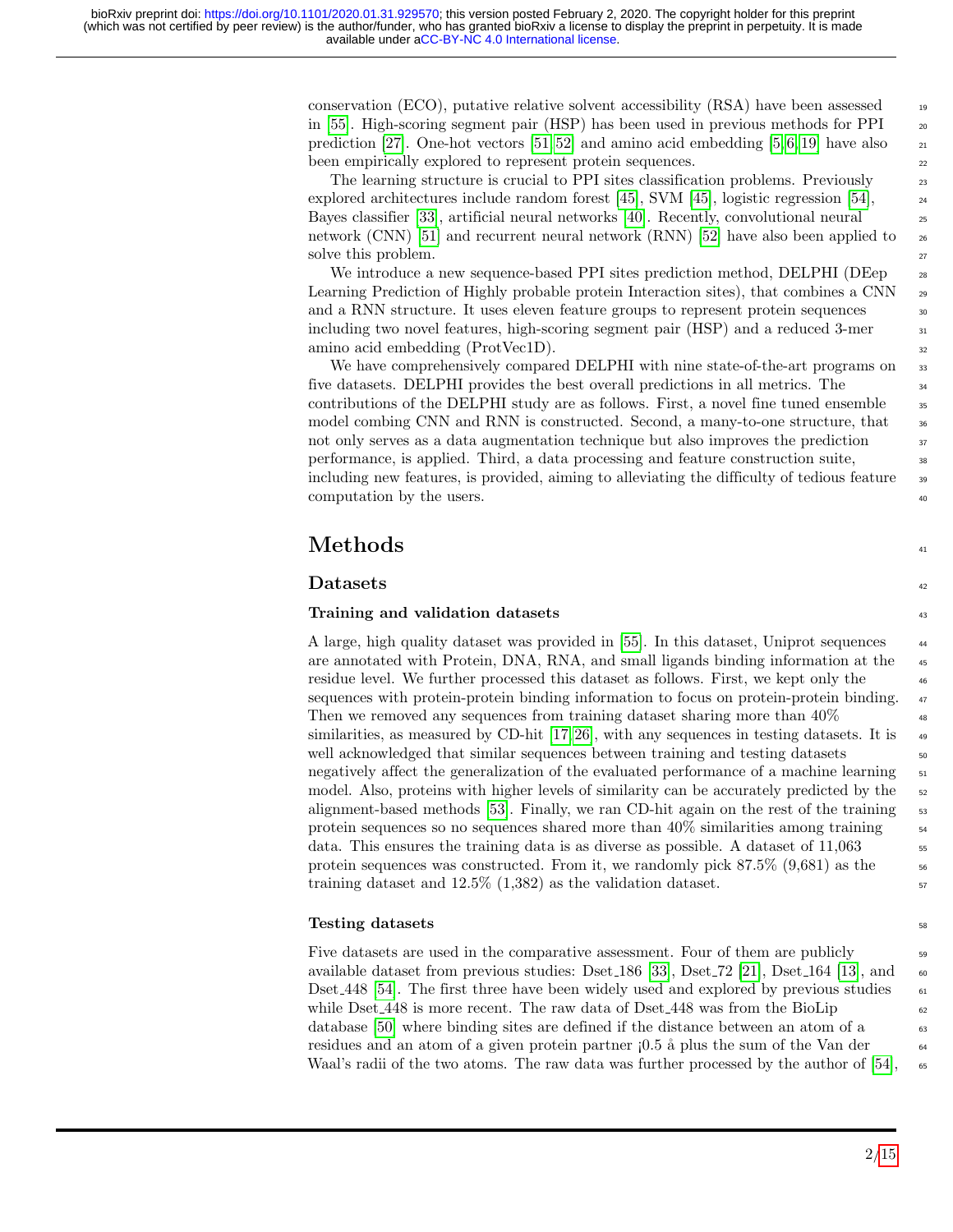<span id="page-2-0"></span>Table 1. The datasets used for training, validation, and the comparative testing. The first column are the dataset names. The second column contains the number of proteins in each dataset. The third, fourth, and fifth columns represent the total number of residue, the number of binding, and the number of non-binding residues in each dataset. The last column represents the percentage of the binding residues out of total.

| Dataset                 | Proteins |           | $%$ binding |             |              |
|-------------------------|----------|-----------|-------------|-------------|--------------|
|                         |          | total     | binding     | non-binding | out of total |
| $Dset_448$              | 448      | 116.500   | 15,810      | 100,690     | 13.57%       |
| $Dset_355$              | 355      | 95,940    | 11,467      | 84,473      | 11.95\%      |
| $Dset_186$              | 186      | 36.219    | 5,517       | 30,702      | 15.23%       |
| $Dset_72$               | 72       | 18.140    | 1,923       | 16,217      | $10.60\%$    |
| $Dset_164$              | 164      | 33.681    | 6,096       | 27,585      | 18.10\%      |
| Training $+$ validation | 11,063   | 4,701,678 | 472,864     | 4,228,814   | 10.06%       |

removing protein fragments, mapping BioLip sequences to UniProt sequences, clustering 66 so that no similarities above  $25\%$  is shared within the dataset. The number of  $\frac{67}{67}$ sequences, binding, non-binding, and the ratio of binding residues are shown in Table [1.](#page-2-0) To ensure a fair comparison, we removed 93 proteins in Dset 448 that share more than 69  $40\%$  similarities with DLPred training data and formed a reduced testing dataset of 355  $\pi$ proteins (Dset  $355$ ).

### $\mathbf{Input\text{ features}}$  72

DELPHI uses 11 features groups, shown in Table [2,](#page-2-1) including high-scoring segment pair  $\frac{73}{2}$ (HSP), a variation of 3-mer amino acid embedding (ProtVec1D), position-specific  $\frac{74}{74}$ scoring matrix (PSSM), evolutionary conservation (ECO), putative relative solvent  $\frac{75}{15}$ accessibility (RSA), relative amino acid propensity  $(RAA)$ , putative protein-binding  $\sigma$ disorder, hydropathy index, physicochemical characteristics, physical properties, and  $\eta$ PKx. Each input is represented by a 38 dimensional feature vector profile. To the best  $\pi$ of our knowledge, this study is the first time that HSP and ProtVec1D are being used in  $\eta$ binding sites classification problems. The computation of each of these two new features  $\frac{80}{100}$ is described next. High-scoring segment pair (HSP): An HSP is a pair of similar

<span id="page-2-1"></span>Table 2. Feature groups used by DELPHI. The first column indicates the name of each feature. The second column describes the program used to obtain the feature. "Load" means the value for a specific amino acid is fixed, and it is loaded in DELPHI program. "Compute" means DELPHI further computes the feature. The last column shows the dimension of each feature group.

| Feature                                       | Program            | Dimension |
|-----------------------------------------------|--------------------|-----------|
| High-scoring segment pair (HSP)               | SPRINT and compute |           |
| 3-mer amino acid embedding (Pro2Vec1D)        | Load and compute   |           |
| Position-specific scoring matrix (PSSM)       | Psi-Blast          | 20        |
| Evolutionary conservation (ECO)               | <b>Hhblits</b>     |           |
| Putative relative solvent accessibility (RSA) | ASAquick           |           |
| Relative amino acid propensity (RAA)          | Load               |           |
| Putative protein-binding disorder             | <b>ANCHOR</b>      |           |
| Hydropathy index                              | Load               |           |
| Physicochemical characteristics               | Load               | 3         |
| Physical properties                           | Load               |           |
| PKx                                           | Load               |           |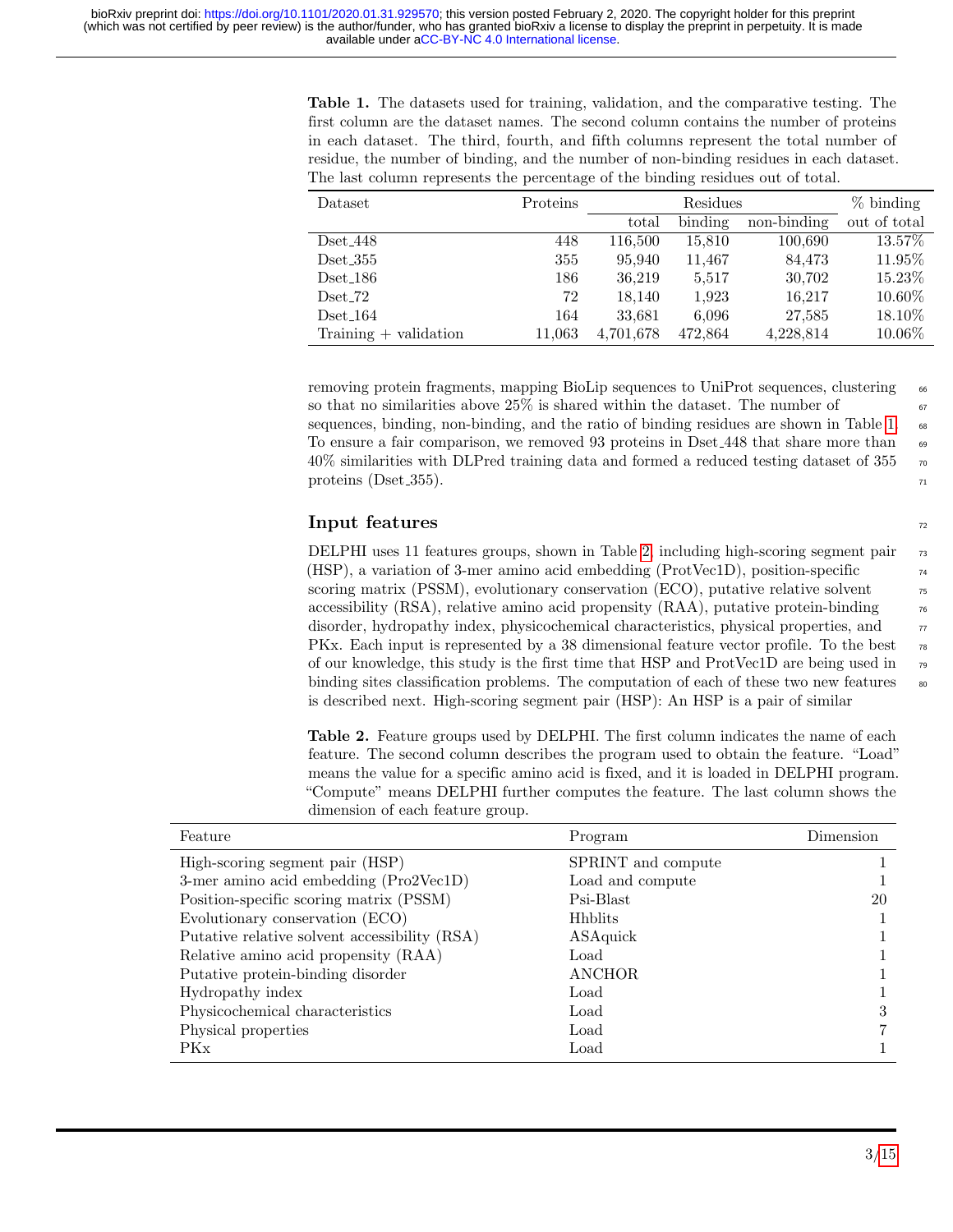sub-sequences between two proteins. The similarities between two sub-sequence of the  $\frac{81}{100}$ same length are measured by scoring matrices such as PAM and BLOSUM. SPRINT  $[27]$  is used for computing all HSPs as it detects similarities fast and accurately  $\frac{83}{10}$ among all proteins in training and testing. After obtaining the HSPs, the score for a residue  $P_i$ ,  $\text{HSP}_{\text{score}}(P_i)$ , in a testing protein P is calculated as follows. Assume we ss have an HSP,  $(u, v)$ , between P and a training protein Q such that u covers the residue  $P_i$  and  $Q_j$ , the residue of Q at the same relative position in v as  $P_i$  is in u, is a known  $\frac{1}{2}$ interacting residue. Then we add the PAM120 score between  $P_i$  and  $Q_j$ ; see [\(1\)](#page-3-0):

<span id="page-3-0"></span>
$$
HSP_{score}(P_i) = \sum_{HSPs \text{ covering } P_i} \max(0, PAM120(P_i, Q_j))
$$
 (1)

The 3-mer amino acid embedding (ProtVec1D): We developed this feature based on  $\bullet$ ProtVec [\[6\]](#page-11-9). ProtVec uses word2vec [\[32\]](#page-12-12) to construct a one hundred dimensional  $\frac{90}{90}$ embedding for each amino acid 3-mer. It is shown in [\[6\]](#page-11-9) that ProtVec can be applied to  $_{91}$ problems such as protein family classification, protein visualization, structure prediction, <sub>92</sub> disordered protein identification, and protein-protein interaction prediction. Using the <sup>93</sup> ProtVec embedding in our program slows down significantly the deep learning model,  $_{94}$ especially during training, and also requires a large amount of memory. Therefore, we  $\frac{95}{2}$ replaced the one hundred dimensional vector by one value which is the sum of the one  $\frac{96}{96}$ hundred components.  $\frac{97}{200}$ 

Position-specific scoring matrix (PSSM): PSSM matrices are widely used in protein  $\frac{98}{98}$ interaction related problems. It contains the evolutionary conservation of each amino 99 acid position by aligning an input sequence with protein databases. The PSSM matrices  $_{100}$ are computed using PSI-Blast [\[2\]](#page-10-0) with the expectation value (E-value) set to 0.001 and 101 the number of iterations set to 3. PSI-Blast performs multiple alignment on each input  $_{102}$ sequence against the non-redundant database. 103

Evolutionary conservation (ECO): ECO also contains evolutionary conservation, but <sup>104</sup> in a more light-weighted way. To compute the ECO score, the faster multiple alignment  $_{105}$ tool HHBlits [\[38\]](#page-13-6) is run against the non-redundant Uniprot20 database with default  $\frac{1}{106}$ parameters. The one dimensional conservation value is computed using the formula 107  $\frac{1}{108}$  described in [\[55\]](#page-14-5).

Putative relative solvent accessibility (RSA): The solvent accessibility is predicted  $_{109}$ using ASAquick  $[16]$ . The values are obtained in the from rasaq.pred file in each output  $\frac{110}{110}$ directory. The contract of the contract of the contract of the contract of the contract of the contract of the contract of the contract of the contract of the contract of the contract of the contract of the contract of the

Relative amino acid propensity  $(RAA)$ : The AA propensity for binding is quantified  $\frac{112}{2}$ as relative difference in abundance of a given amino acid type between binding residues 113 and the corresponding non-binding residues located on the protein surface. The RAA  $_{114}$ for each amino acid type is computed in  $[55]$  by using the program of  $[43]$ .

Putative protein-binding disorder: The putative protein-binding disorder is 116 computed using the ANCHOR program  $[14]$ .

Hydropathy index: Hydrophobicity scales is experimentally determined transfer free 118 energies for each amino acid. It contains energetics information of protein-bilayer interactions [\[47\]](#page-13-8). The values are computed in [\[24\]](#page-12-13).

Physicochemical characteristics: For each protein, this includes three features: the 121 number of atoms, electrostatic charges and potential hydrogen bonds for each amino 122 acid. They are loaded from  $[52]$ .

Physical properties: We use a 7-dimensional property of each amino acid type. They <sup>124</sup> are a steric parameter (graph-shape index), polarizability, volume (normalized van der <sup>125</sup> Waals volume), hydrophobicity, isoelectric point, helix probability and sheet probability. 126 The pre-computed values are loaded from  $[52]$ .

PKx: This is the negative of the logarithm of the dissociation constant for any other 128 group in the molecule. The values for each amino acid type is loaded from [\[52\]](#page-14-2). <sup>129</sup>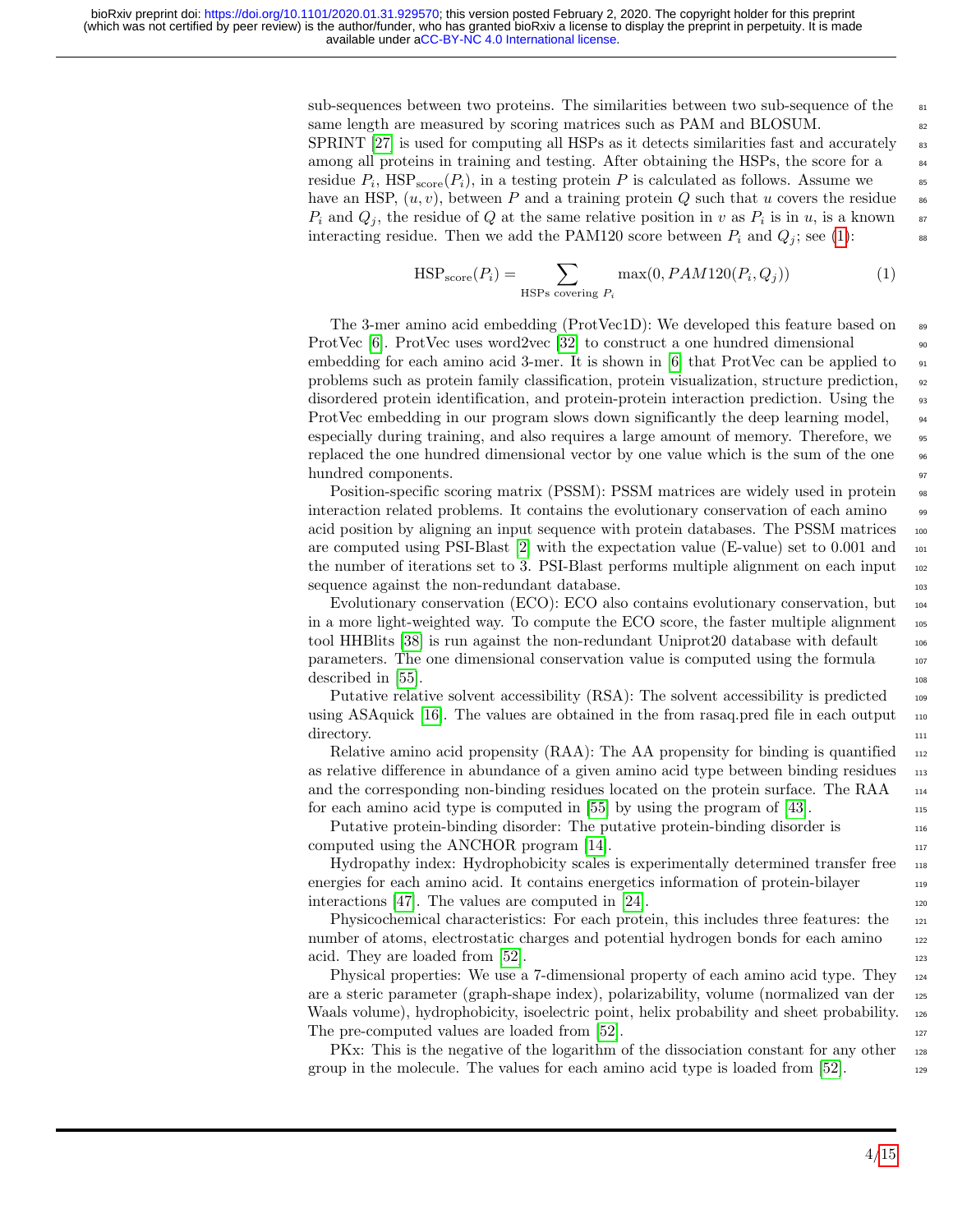available under [aCC-BY-NC 4.0 International license.](http://creativecommons.org/licenses/by-nc/4.0/) (which was not certified by peer review) is the author/funder, who has granted bioRxiv a license to display the preprint in perpetuity. It is made bioRxiv preprint doi: [https://doi.org/10.1101/2020.01.31.929570;](https://doi.org/10.1101/2020.01.31.929570) this version posted February 2, 2020. The copyright holder for this preprint

<span id="page-4-1"></span>

Figure 1. The architecture of DELPHI. Left: the CNN component of the model. Middle: the RNN component of the model. Right: The ensemble model.

After computing all the feature vectors, the values in in each row vector are 130 normalized to a number between 0 to 1 using formula [\(2\)](#page-4-0) where v is the original feature  $\frac{131}{131}$ value, and max and min are the biggest and smallest value observed in the training 132 dataset, resp. This is to ensure each feature group are of the same numeric scale and 133 help the model converge better: 134

<span id="page-4-0"></span>
$$
v_{\text{norm}} = \frac{v - \min}{\max - \min} \tag{2}
$$

#### $\bf{Model\,\, architecture} \color{black} \color{black}$

DELPHI has an architecture whose model structured is inspired by ensemble learning. <sup>136</sup> The intuition of the design is that different components of the model capture different 137 information, and another deep neural network is trained to only select the most useful <sup>138</sup> ones. As shown in Fig. [2,](#page-5-0) the first component is a convolutional neural network (CNN), <sup>139</sup> and the second component is a recurrent neural network (RNN). The third part concatenates the outputs of the CNN and the RNN layer and pass it through <sup>141</sup> fully-connected layers. 142

Another very useful characteristic of the model is its many-to-one structure, meaning  $_{143}$ that the information of many residues are used to prediction the binding propensity of <sup>144</sup> the centered single residue. As illustrated in Fig. [1,](#page-4-1) each complete protein sequences are <sup>145</sup> split into sub-sequences of length 31. For each sub-sequence, only the centered amino  $_{146}$ acid is the prediction target; the rest 30 residues are considered neighbor information  $_{147}$ that helps the prediction. A sliding window is used to capture each 31-mer. The size 31  $_{148}$ is determined experimentally. The beginning and the ending part of the sequence are <sup>149</sup> padded with zeros. The many-to-one structure has two advantages. Firstly, it serves as <sup>150</sup> a data augmentation technique. Deep learning models need large amount of data to <sup>151</sup> train, and comparing to image classifiers, models in proteomics have access to orders of <sup>152</sup> magnitude less data. Using each residue multiple time during the training process helps 153 the model learn better. Secondly, it makes the model more robust. The lengths of  $_{154}$ protein sequence vary from less than one hundred to several thousand, and most a 155 many-to-many models have a fixed input length of near 500. Any sequences that are <sup>156</sup> shorter or longer than the set value need to be either padded long or cut into pieces. 157 This differs from how the programs is trained where all proteins are picked near the set 158 value, and thus decreases the prediction performance. <sup>159</sup>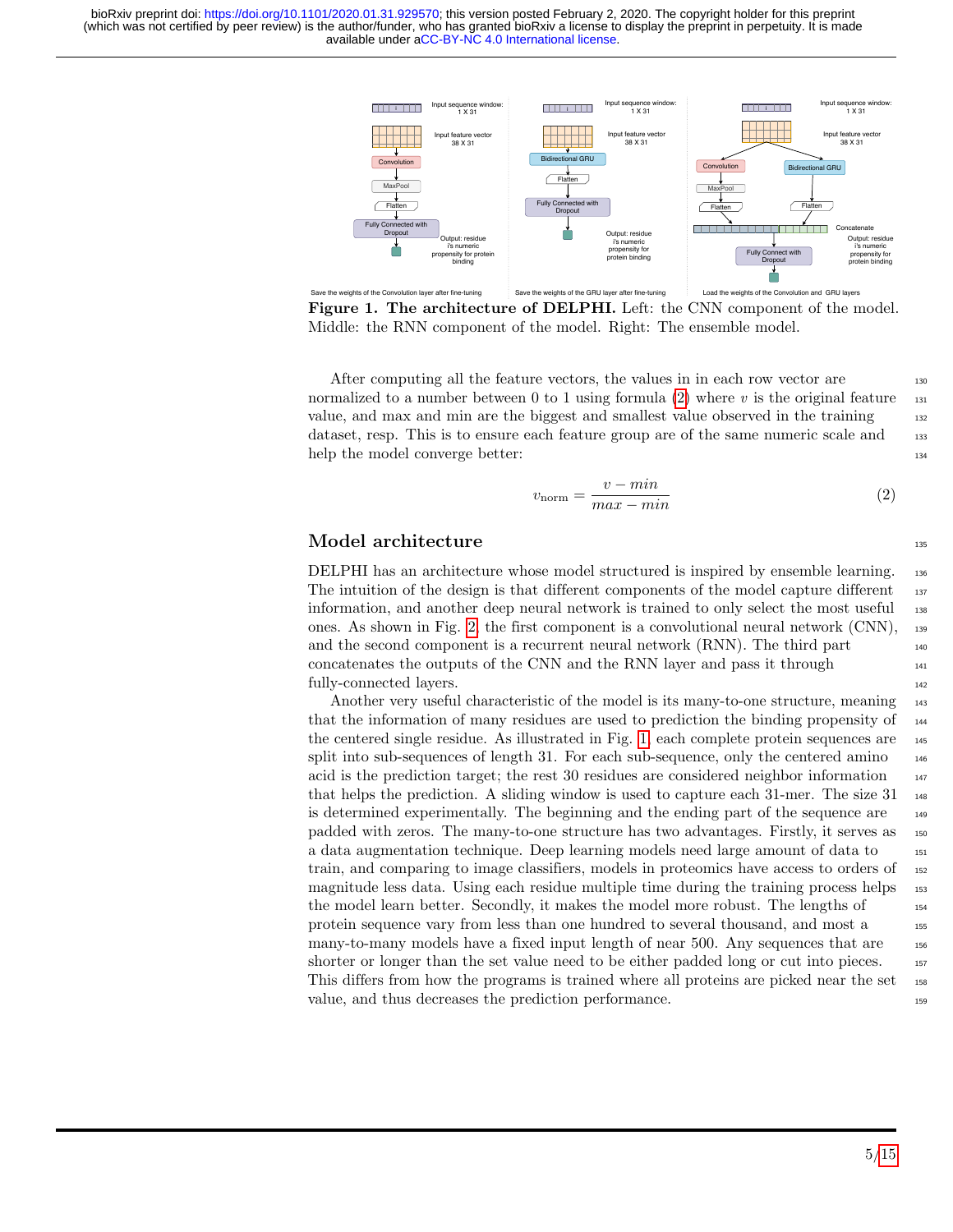available under [aCC-BY-NC 4.0 International license.](http://creativecommons.org/licenses/by-nc/4.0/) (which was not certified by peer review) is the author/funder, who has granted bioRxiv a license to display the preprint in perpetuity. It is made bioRxiv preprint doi: [https://doi.org/10.1101/2020.01.31.929570;](https://doi.org/10.1101/2020.01.31.929570) this version posted February 2, 2020. The copyright holder for this preprint

<span id="page-5-0"></span>

Figure 2. The many-to-one prediction. Sliding windows of size 31, stride 1 are put on top of an input protein sequence. Each time, a sub-sequence of length 31 is extracted. The model predicts the protein-binding propensity of the middle amino acid for each sub-sequence.

#### Architecture of the CNN network 160

The CNN model one has a concise structure. For each input sub-sequence of size  $31$ , a  $_{161}$ 2D feature profile of size 38 by 31 is constructed. The 2D vector is reshaped into 3D <sup>162</sup> and then passed to a convolution 2D layer, followed by a maxpooling layer. The 163 intuition of using the convolution and maxpooling layers is that a 2D protein profile  $_{164}$ vector can be considered as an image with one channel, and the CNN model captures <sup>165</sup> the combination of several features in a partial image. The results are flattened and  $_{166}$ then fed into two fully connected layers with dropout for regularization. The last fully  $_{167}$ connected layer has one unit with activation function sigmoid, so that the output is a <sup>168</sup> single value between 0 to 1. The higher the value, the more confident the CNN model  $_{169}$  $\alpha$  claims that the residue is a protein interaction binding site.

#### Architecture of the RNN network 171

Similar to the CNN component, the 2D feature profile of size 38 by 31 is built for each  $172$ 31-mer. The feature profile is passed to a bidirectional gated recurrent units (GRU)  $_{173}$ layer with the intention to memories the dependency and relationship among the 31  $174$ residues. We set the GRU layer to return a whole sequence as opposed to return a 175 single value. The results are flattened and fed into two fully connected layers with  $176$ dropout. The output of the RNN network is also a single value between  $0$  to  $1$ .

#### Architecture of the ensemble network 178

The final model combines the core layers of the above mentioned CNN and RNN models  $_{179}$ and tries to further extract essential information of protein binding. The ensemble  $_{180}$ network takes a sequence of length 31 as its input. Similar to the CNN and RNN 181 components, a 38 by 31 feature vector is constructed and passed to both a convolution <sup>182</sup> layer and a bidirectional GRU layer. The output of the convolution layer is passed on to 183 a maxpool layer and then flattened. The GRU output is also flattened. Finally the <sup>184</sup> outputs of the two flatten layers are concatenated and passed on to two fully connected 185 layers with dropout. The last fully connected layer has one output unit with a sigmoid <sup>186</sup>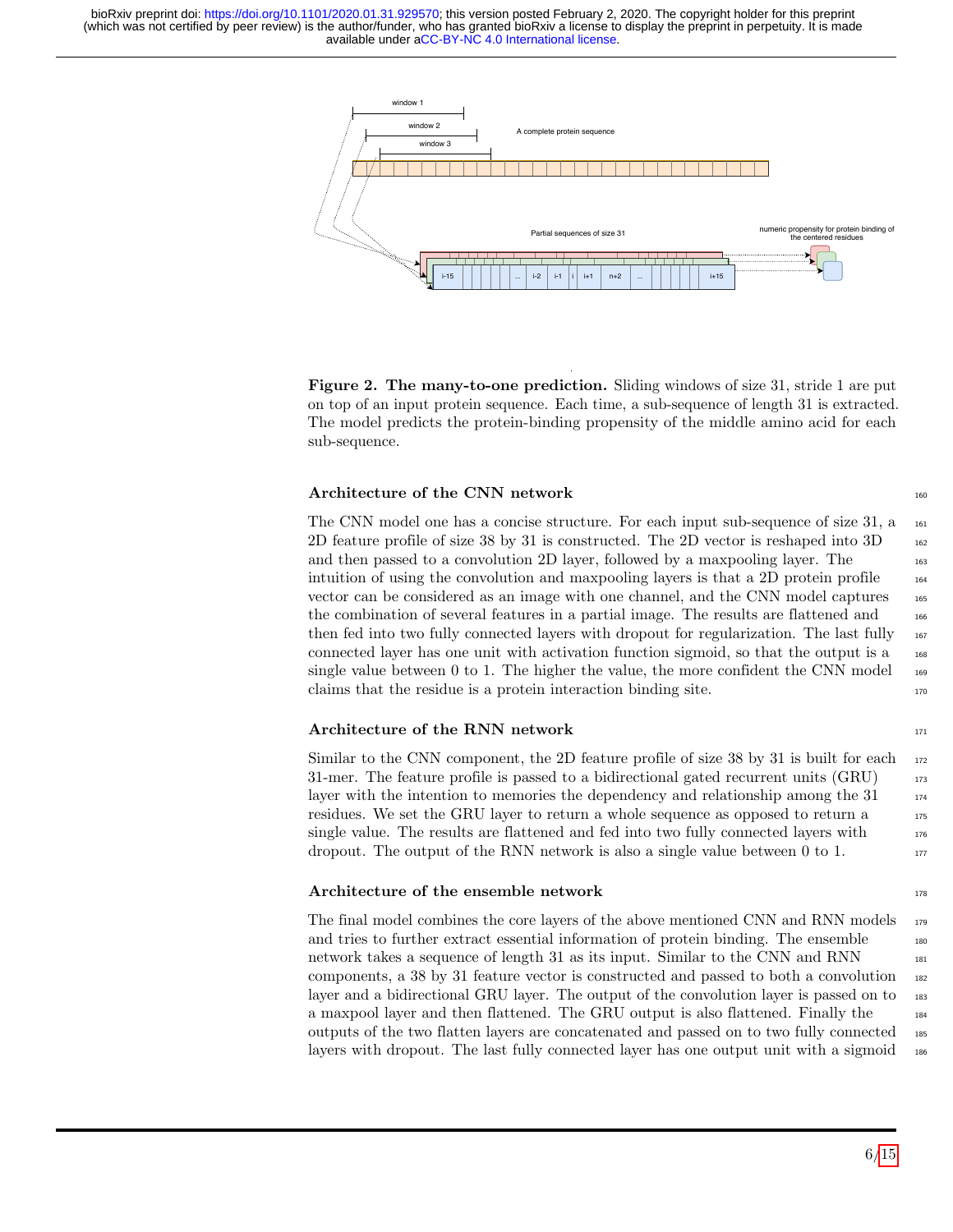activation function, so the final output is a single value between 0 to 1, indicating the  $_{187}$ propensity of protein binding. This is the final output of the entire model. <sup>188</sup>

Fine tuning is used in this ensemble model. The convolution layer in the CNN 189 network and the bidirectional GRU layer in the RNN network are tuned separated using <sup>190</sup> the same training/validation dataset. After achieving the best performance on the CNN  $_{191}$ and the RNN components, the weights of the convolution and the GRU layer are saved 192 to files. In the ensemble mode, the convolution and the GRU layer load the saved weights from the file and freeze the weights, so that during the process of training, the 194 convolution and the GRU layer stay unchanged. Training and validation data are used <sup>195</sup> again only to train the fully connected layers in the ensemble model.

### Implementation and the set of the set of the set of the set of the set of the set of the set of the set of the set of the set of the set of the set of the set of the set of the set of the set of the set of the set of the s

The program is written in Keras [\[12\]](#page-11-14) with TensorFlow GPU [\[1\]](#page-10-1) back end. All features  $_{198}$ are computed from sequence only. We alleviate the burden of feature computation from 199 users by providing all computation programs and a pipeline script. We ease the system  $_{200}$ configuration process by providing users a pip package list which enables one-command  $_{201}$ installation. 2022

Classifying protein binding residue is an imbalanced problem. To cope with that, <sup>203</sup> different class weights  $[42]$  are assigned to the positive and negative samples. The values  $\frac{204}{204}$ are determined by the ratio between binding residues over all residues in the training  $_{205}$  $data.$ 

During training, we shuffle the data before each epoch. Since the sliding window is  $_{207}$ used to extract the 31-mer, adjacent data entries are very similar; only the first and the 208 last residue differ from the previous and the next data entry. Shuffling the whole  $_{209}$ training data diversifies the input in each batch, and thus helps the model to converge  $_{210}$ better.  $211$ 

## Parameter tuning 212

Parameters and hyper-parameters are chosen based on the training dataset while 213 applying early stopping  $[37]$  on the validation set. Early stopping halts the training  $\qquad 214$ process when a performance drop on the validation set is detected. This is to avoid <sup>215</sup> overfitting the training dataset. We chose all parameters with the purpose to maximize <sup>216</sup> area under the recall-precision curve  $(AUPRC)$  on the training data. All testing results  $_{217}$ are then carried using the already tuned model. All parameters and hyper-parameters  $\frac{218}{218}$ used in this model are shown in Table [3.](#page-7-0)  $219$ 

The DELPHI model takes 2.1 hours to train the CNN component, 0.5 hour to train  $_{220}$ the RNN component and 1.3 hours to train the ensemble model on our testing cluster.  $_{221}$ 

## $\textbf{Results}$  222

## Competing methods 223

We have comprehensively compared DELPHI with nine state-of-the-art machine 224 learning based methods. The methods are selected using the following criteria. First, <sup>225</sup> the program is a sequence-based method as sequence information is readily available for  $_{226}$ most proteins. Second, the program is available in the form of source code or a web server. Lastly, the program takes in any input sequence in fasta format and produces 228 the results on an average length protein within thirty minutes. Following the criteria, <sup>229</sup> DLpred [\[52\]](#page-14-2), SCRIBER [\[54\]](#page-14-3), SSWRF [\[45\]](#page-13-3), SPRINT [\[41\]](#page-13-11), CRF-PPI [\[46\]](#page-13-12), LORIS [\[13\]](#page-11-11), <sup>230</sup> SPRINGS [\[40\]](#page-13-1), PSIVER [\[33\]](#page-12-6), and SPPIDER [\[36\]](#page-13-13) are selected. 231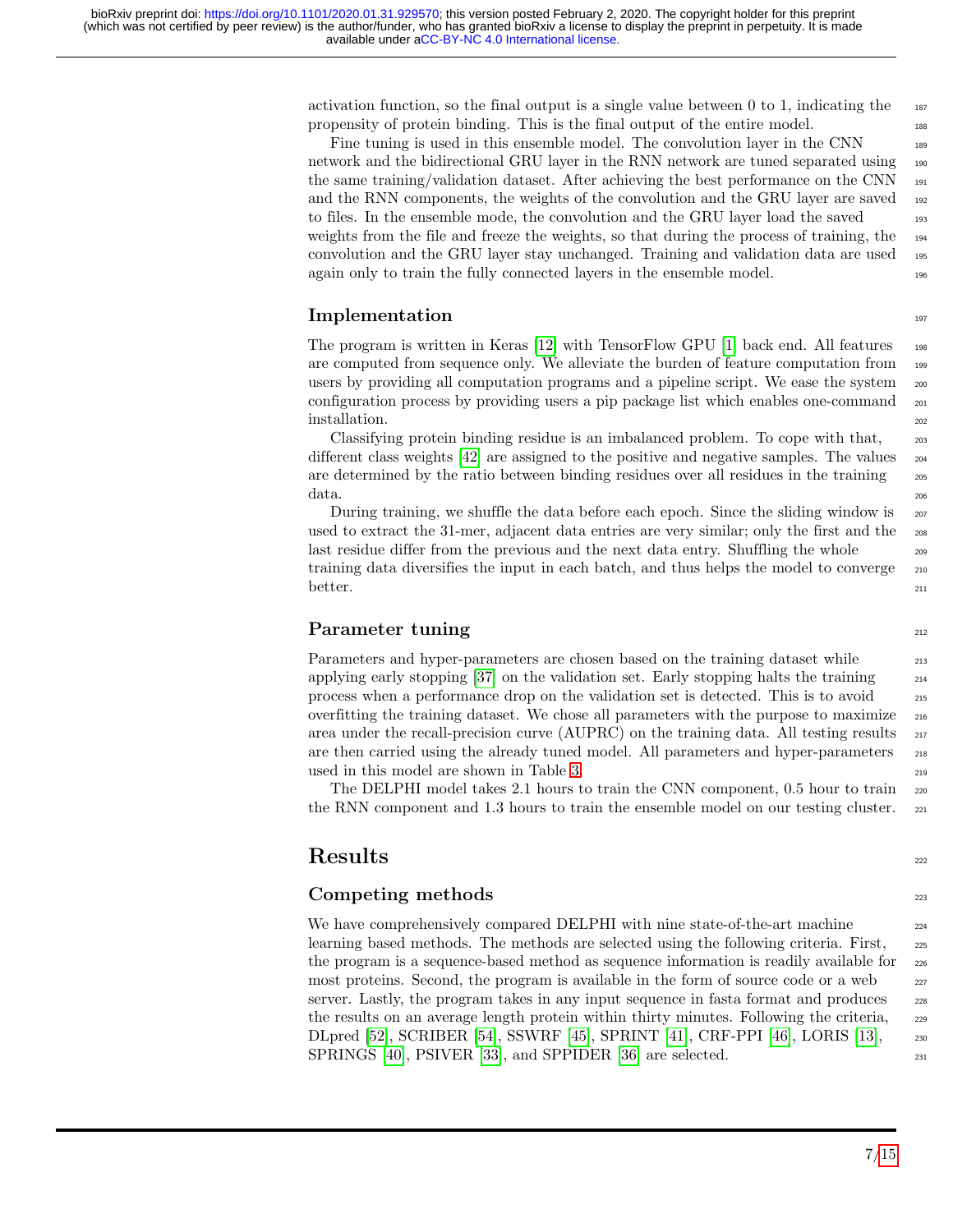| Parameter                        | Value                                   |
|----------------------------------|-----------------------------------------|
| Epoch in CNN                     | 15                                      |
| Kernel size in CNN               | 5                                       |
| Stride in CNN                    | 1                                       |
| Padding in CNN                   | valid                                   |
| Number of filters in CNN         | 64                                      |
| Fully connected unit in CNN      | 64, 1                                   |
| Epoch in RNN                     | 5                                       |
| GRU unit                         | 32                                      |
| Fully connected unit in RNN      | 64, 1                                   |
| Epoch in ensemble                | 17                                      |
| Fully connected unit in ensemble | 64, 1                                   |
| Batch size                       | 1024                                    |
| Dropout rate                     | 0.3                                     |
| Optimizer                        | Adam $(\beta_1 = 0.9, \beta_2 = 0.999)$ |
| Patience in early stop           |                                         |
| Loss function                    | binary cross entropy                    |
| Learning rate                    | 0.002                                   |

<span id="page-7-0"></span>Table 3. Parameters used in DELPHI. Parameters are divided into four groups: CNN, RNN, ensemble model, and hyper-parameters.

All tests have been performed on a Linux (Ubuntu 16.04) machine with 24 CPUs  $_{232}$ (Intel Xeon v4, 3.00GHz), 256GB memory, and a Nvidia Tesla K40c GPU. <sup>233</sup>

### Evaluation scheme 234

Similar to previous studies, we use sensitivity, specificity, precision, accuracy, F1-measure,  $(F1)$ , Matthews correlation coefficient  $(MCC)$ , area under the receiver operating characteristic curve (AUROC), and area under the precision-recall (AUPRC) <sup>237</sup> to measure the prediction performance. All programs output a prediction value for each <sup>238</sup> amino acid, and thus the operating characteristic curve (ROC) and the precision-recall <sup>239</sup> (PR) curve can be drawn. AUROC and AUPRC are also computed based on the curves <sup>240</sup> using tools such as  $[35]$ . We focus more on AUROC and AUPR because they are  $\frac{241}{241}$ threshold independent and convey an overall performance measurement of a program. <sup>242</sup> The rest of the metrics are calculated using a binding threshold which is determined  $_{243}$ after obtaining the prediction scores from each program. Since each program's output is <sup>244</sup> of different scale, for each program, we pick the threshold such that for a given testing <sup>245</sup> dataset, the number of predicted scores above the threshold is equal to the real number <sup>246</sup> of binding sites in the dataset.  $247$ 

The formulas for calculating the metrics are as follows, where true positives  $(TP)$  248 and true negatives  $(TN)$  are the correctly predicted binding sites and non-binding sites,  $\frac{249}{T}$ respectively, and false positives  $(FP)$  and false negative  $(FN)$  are incorrectly predicted 250 binding sites and non-binding sites, respectively.

$$
Sensitivity = \frac{TP}{TP + FN}
$$
 (3)

$$
Specificity = \frac{TN}{TN + FP}
$$
\n<sup>(4)</sup>

$$
Precision = \frac{TP}{TP + FP}
$$
\n<sup>(5)</sup>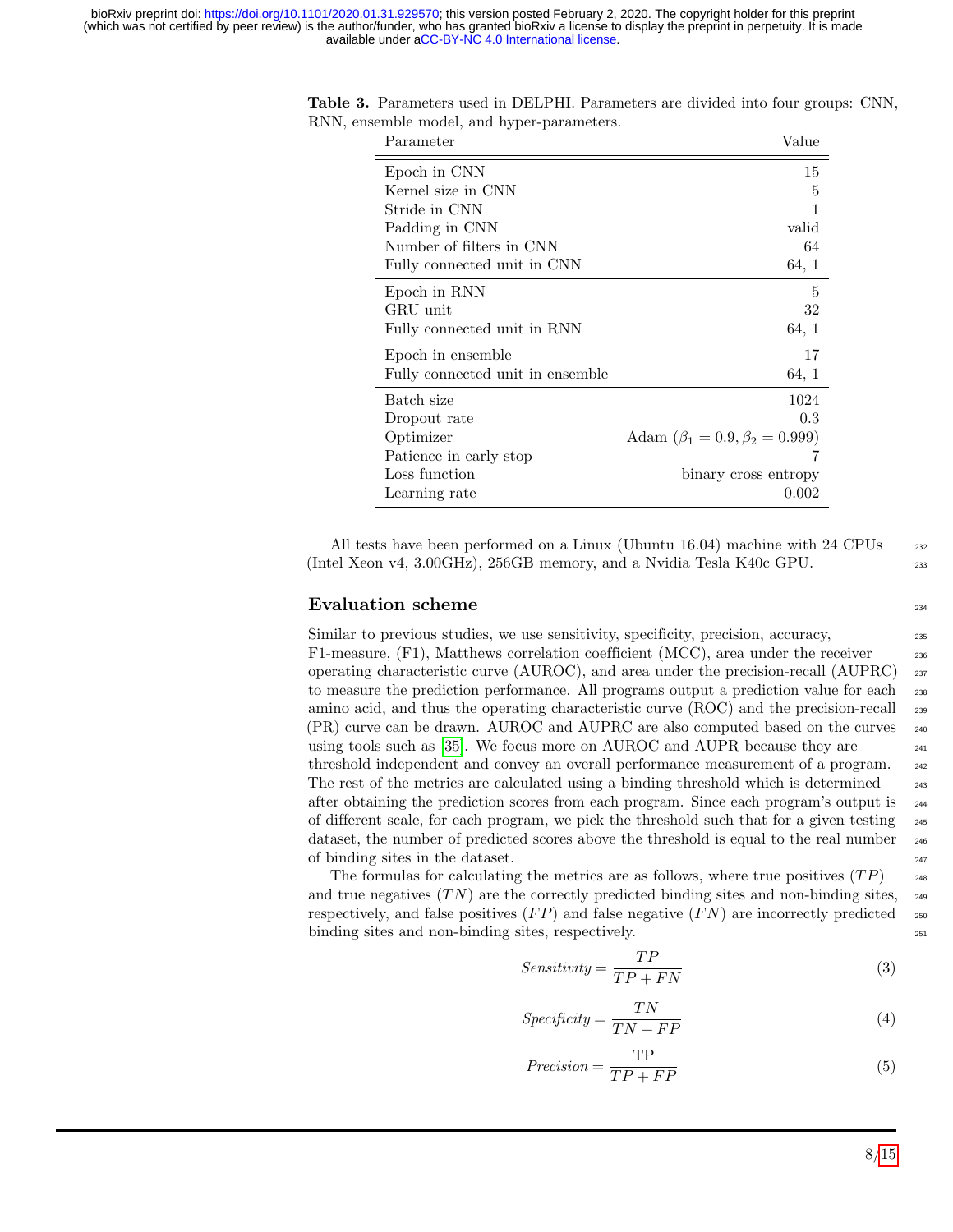available under [aCC-BY-NC 4.0 International license.](http://creativecommons.org/licenses/by-nc/4.0/) (which was not certified by peer review) is the author/funder, who has granted bioRxiv a license to display the preprint in perpetuity. It is made bioRxiv preprint doi: [https://doi.org/10.1101/2020.01.31.929570;](https://doi.org/10.1101/2020.01.31.929570) this version posted February 2, 2020. The copyright holder for this preprint

$$
Accuracy = \frac{TP + TN}{TP + FN + TN + FP}
$$
\n<sup>(6)</sup>

$$
F1 = 2 \times \frac{Sensitivity \times Precision}{Sensitivity + Precision}
$$
 (7)

$$
MCC = \frac{TP \times TN - FN \times FP}{\sqrt{(TP + FP) \times (TP + FN) \times (TN + FP) \times (TN + FN)}}
$$
(8)

### Comparative assessment of predictive performance 252

#### Performance comparison on Dset 448 and Dset 355

We first compare the DELPHI model with eight programs on Dset 448. This dataset is  $_{254}$ the most recently published and has the largest number of proteins, so we emphasize  $\frac{255}{255}$ the importance of this dataset. As shown in Table [4,](#page-8-0) DELPHI surpasses competitors in <sup>256</sup> all metrics with an improvement of  $3\%$  and  $12.2\%$  on AUROC and AUPR respectively  $_{257}$ comparing to the second best program SCRIBER.

<span id="page-8-0"></span>Table 4. Performance comparison of nine programs on Dset 448. Programs are sorted in asending order by AUPRC. Darker colours represent better results. The evaluation of the programs marked with  $*$  are carried by [\[54\]](#page-14-3).

| Predictor      | Sensitivity | Specificity | Precision | Accuracy | $_{\rm F1}$ | MCC   | AUROC | <b>AUPRC</b> |
|----------------|-------------|-------------|-----------|----------|-------------|-------|-------|--------------|
| $Dset_448$     |             |             |           |          |             |       |       |              |
| $SPPIDER*$     | 0.202       | 0.870       | 0.194     | 0.781    | 0.198       | 0.071 | 0.517 | 0.159        |
| $SPRINT*$      | 0.183       | 0.873       | 0.183     | 0.781    | 0.183       | 0.057 | 0.570 | 0.167        |
| $PSIVER*$      | 0.191       | 0.874       | 0.191     | 0.783    | 0.191       | 0.066 | 0.581 | 0.170        |
| SPRINGS*       | 0.229       | 0.882       | 0.228     | 0.796    | 0.229       | 0.111 | 0.625 | 0.201        |
| $LORIS^*$      | 0.264       | 0.887       | 0.263     | 0.805    | 0.263       | 0.151 | 0.656 | 0.228        |
| $CRFPPI*$      | 0.268       | 0.887       | 0.264     | 0.805    | 0.266       | 0.154 | 0.681 | 0.238        |
| $SSWRF^*$      | 0.288       | 0.891       | 0.286     | 0.811    | 0.287       | 0.178 | 0.687 | 0.256        |
| <b>SCRIBER</b> | 0.334       | 0.896       | 0.332     | 0.821    | 0.333       | 0.230 | 0.715 | 0.287        |
| <b>DELPHI</b>  | 0.354       | 0.899       | 0.354     | 0.825    | 0.354       | 0.252 | 0.737 | 0.322        |

In order to have a more comprehensive comparison, we compare DELPHI with <sup>259</sup> another recent sequence-based program, DLPred. However, the training data in DLPred <sup>260</sup> has a big overlap with Dset 448, so we removed the highly similar sequence in Dset 448  $_{261}$ using the protocol described in section and produced a reduced dataset Dset<sub>-355</sub> which <sub>262</sub> is tested in Section . <sup>263</sup>

#### Performance comparison on Dset 355, Dset 186, Dset 164, and Dset 72  $_{264}$

To further compare DELPHI with other programs, we used Dset 255 along with another <sub>265</sub> three previously published datasets: Dset 186, Dset 164, and Dset 72. Since DLPred  $_{266}$ and SCRIBER are the most recent programs and have been shown to outperform older  $_{267}$ programs, we compare DELPHI only with SCRIBER and DLPred on the remaining <sup>268</sup> datasets. As shown in Table [5,](#page-9-0) DELPHI clearly outperforms the competitors in all  $_{269}$ metrics on Dset 355. SCRIBER are DLPred are very close to each other's performance. <sup>270</sup> DLPred is slightly better than SCRIBER in AUROC, and SCRIBER is slightly higher  $_{271}$ in AUPRC. As shown in Table [5,](#page-9-0) The AUROC of DELPHI is the best in all datasets,  $_{272}$ while the AUPRC is the best in two datasets and is the second best in Dset  $164$ . This is  $_{273}$ might because (1) the binding residue percentage in Dset  $164$  is the highest in all  $_{274}$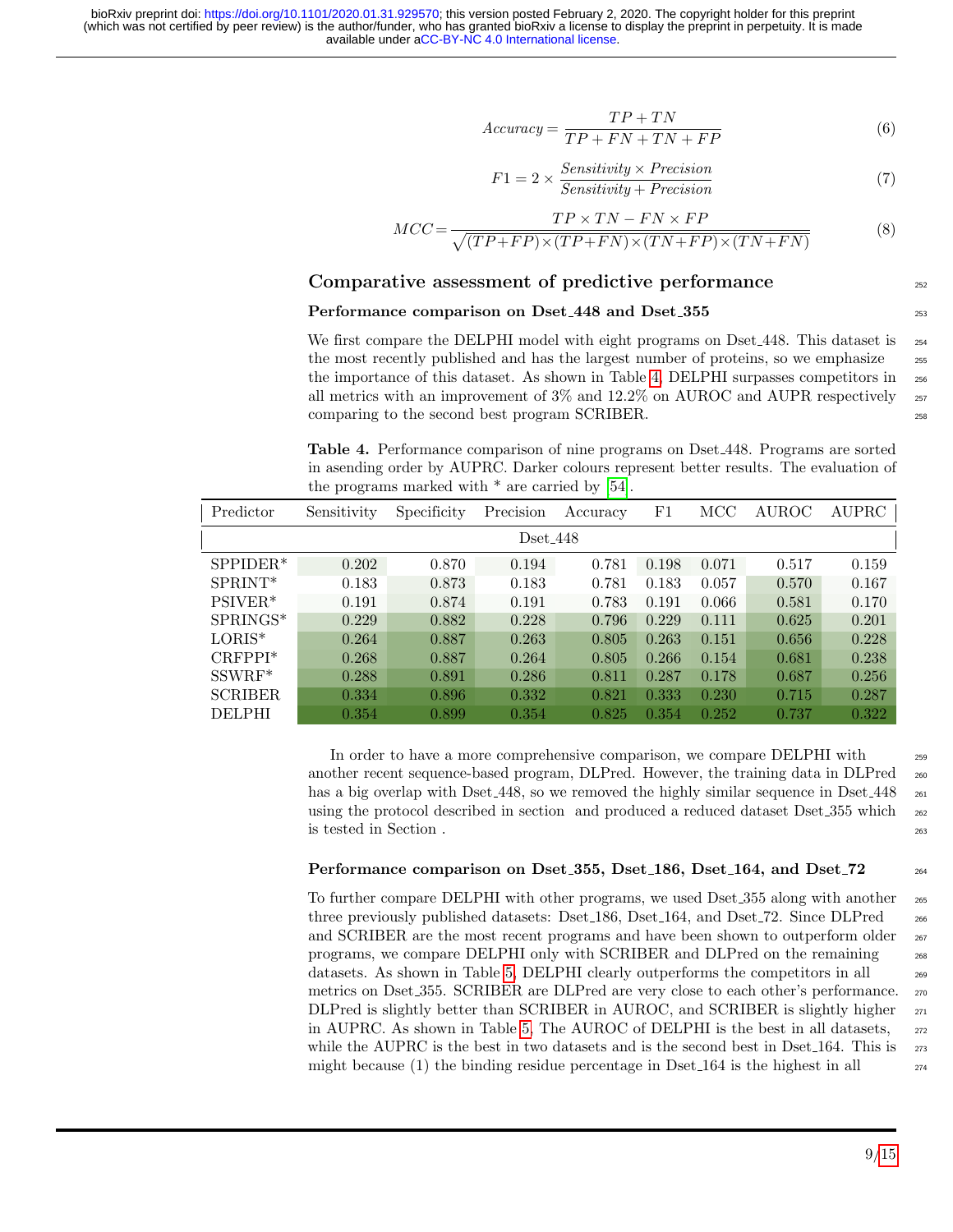<span id="page-9-0"></span>Table 5. Performance comparison of SCRIBER, DLPred, and DELPHI on Dset 355, Dset 186, Dset 164, and Dset 72. Darker colours represent better results. Each dataset is tested separately using the same metrics. The average metrics of the three datasets is also shown.

| Predictor      | Sensitivity | Specificity | Precision | Accuracy | F1    | MCC   | <b>AUROC</b> | $\operatorname{AUPRC}$ |
|----------------|-------------|-------------|-----------|----------|-------|-------|--------------|------------------------|
| $Dset_355$     |             |             |           |          |       |       |              |                        |
| <b>SCRIBER</b> | 0.322       | 0.908       | 0.322     | 0.838    | 0.322 | 0.230 | 0.719        | 0.275                  |
| <b>DLPred</b>  | 0.308       | 0.906       | 0.308     | 0.835    | 0.308 | 0.214 | 0.724        | 0.272                  |
| <b>DELPHI</b>  | 0.348       | 0.911       | 0.348     | 0.844    | 0.348 | 0.259 | 0.747        | 0.311                  |
| $Dset_186$     |             |             |           |          |       |       |              |                        |
| <b>SCRIBER</b> | 0.279       | 0.870       | 0.279     | 0.780    | 0.279 | 0.150 | 0.647        | 0.246                  |
| <b>DLPred</b>  | 0.320       | 0.878       | 0.320     | 0.793    | 0.320 | 0.198 | 0.694        | 0.290                  |
| <b>DELPHI</b>  | 0.351       | 0.884       | 0.351     | 0.803    | 0.351 | 0.235 | 0.715        | 0.327                  |
| Dset $164$     |             |             |           |          |       |       |              |                        |
| <b>SCRIBER</b> | 0.327       | 0.851       | 0.327     | 0.756    | 0.327 | 0.179 | 0.657        | 0.301                  |
| <b>DLPred</b>  | 0.338       | 0.854       | 0.338     | 0.760    | 0.338 | 0.192 | 0.672        | 0.330                  |
| <b>DELPHI</b>  | 0.332       | 0.852       | 0.332     | 0.758    | 0.332 | 0.184 | 0.679        | 0.304                  |
| $Dset_72$      |             |             |           |          |       |       |              |                        |
| <b>SCRIBER</b> | 0.232       | 0.909       | 0.232     | 0.837    | 0.232 | 0.141 | 0.680        | 0.198                  |
| <b>DLPred</b>  | 0.246       | 0.901       | 0.246     | 0.826    | 0.246 | 0.148 | 0.688        | 0.215                  |
| <b>DELPHI</b>  | 0.275       | 0.915       | 0.275     | 0.847    | 0.275 | 0.189 | 0.707        | 0.237                  |
| Average        |             |             |           |          |       |       |              |                        |
| <b>SCRIBER</b> | 0.290       | 0.885       | 0.290     | 0.803    | 0.290 | 0.175 | 0.676        | 0.255                  |
| <b>DLPred</b>  | 0.303       | 0.885       | 0.303     | 0.803    | 0.303 | 0.188 | 0.695        | 0.277                  |
| <b>DELPHI</b>  | 0.326       | 0.891       | 0.326     | 0.813    | 0.326 | 0.217 | 0.712        | 0.294                  |
|                |             |             |           |          |       |       |              |                        |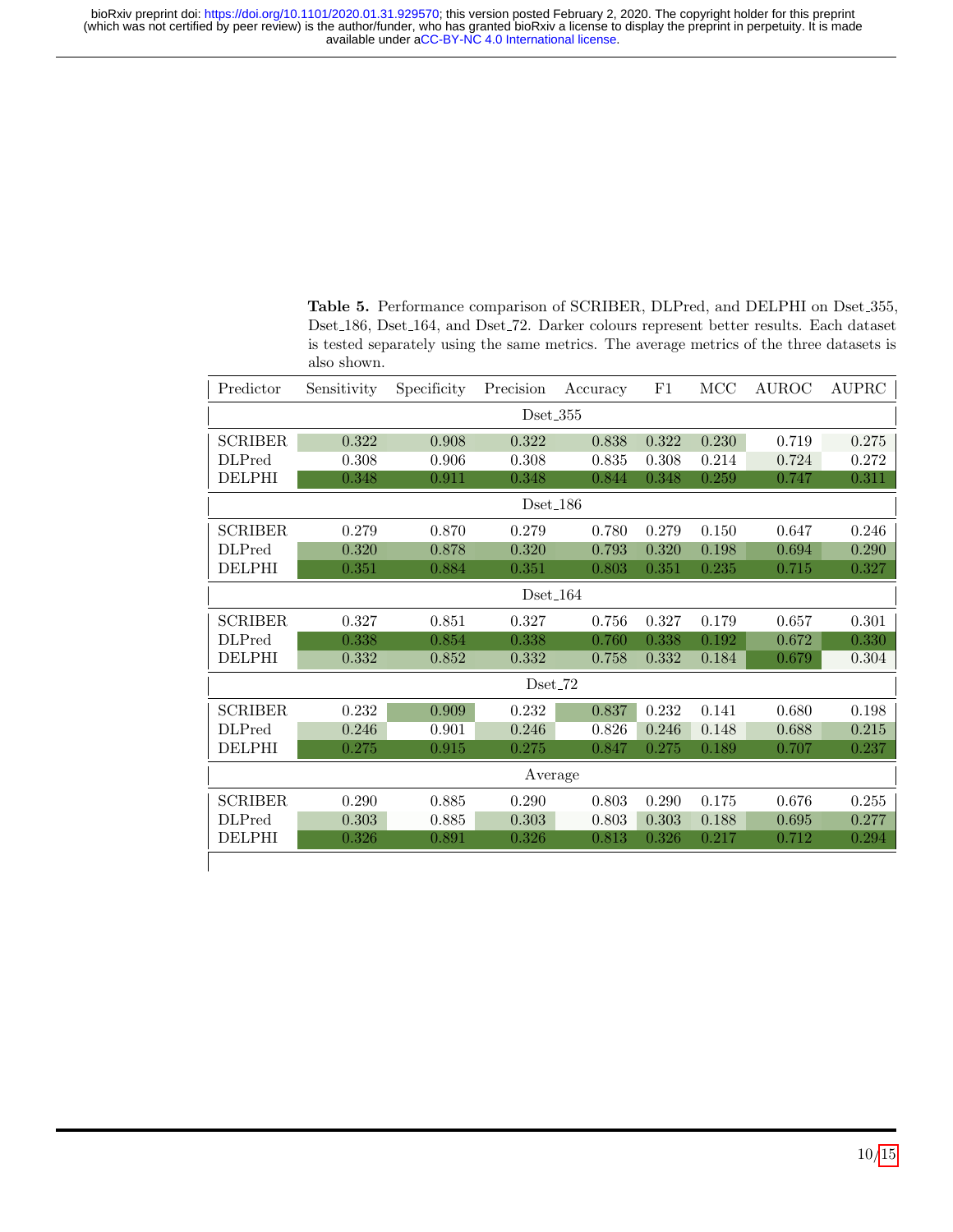datasets as shown in Table [1](#page-2-0) and (2) DLpred is trained on a collection of data with  $\frac{275}{275}$ higher ratio of binding residue [\[52\]](#page-14-2), so that it is more suitable for datasets like Dset 164. <sub>276</sub> We present also the average values in Table [5](#page-9-0) the average values over  $\text{Dset}.355$ , Dset 186, Dset 164, and Dset 72 for each specificity value. The performance of DELPHI 278 again surpasses all competing programs.

## $S$ oftware availability  $\sum_{280}$

DELPHI is an open source program under the GPLv3 License. The trained model,  $_{281}$ source code of training, predicting, and data processing is freely available at  $_{282}$ https://github.com/lucian-ilie/DELPHI. All datasets used in this study can be <sup>283</sup> downloaded at http://www.csd.uwo.ca/~ilie/DELPHI/. 284

# **Conclusion**

We have presented a new deep learning model and program DELPHI, for predicting 286 PPI binding sites. We compared DELPHI with nine current state-of-the-art programs 287 on five datasets and demonstrated that DELPHI has a higher prediction performance. <sup>288</sup> There is still plenty room for improvement on this topic as the highest AUC in all test is  $_{289}$  $0.747$ . We hope in the future, the model architecture, the usage of the two new features,  $_{290}$ and the many-to-one structure can be extended to predicting protein biding with other <sub>291</sub> types of molecules, such as DNA, RNA, and ligand.  $292$ 

# Acknowledgements and the contract of the contract of the contract of the contract of the contract of the contract of the contract of the contract of the contract of the contract of the contract of the contract of the contr

We would like to thank Jian Zhang and Buzhong Zhang for running their programs on  $_{294}$ some of the testing datasets as well as the insightful information they provided 295 regarding SCRIBER and DLPred. We appreciate Giancarlo Colmenares for the <sup>296</sup> suggestions on tuning the network and Min Zeng for the explaination on DeepPPISP. <sub>297</sub>

# Funding 298

This work was supported by a Discovery Grant (R3143A01) and a Research Tools and <sup>299</sup> Instruments Grant (R3143A07) from the Natural Sciences and Engineering Research <sub>300</sub> Council of Canada. 301

# References

- <span id="page-10-1"></span>1. M. Abadi, A. Agarwal, P. Barham, E. Brevdo, Z. Chen, C. Citro, G. S. Corrado, A. Davis, J. Dean, M. Devin, S. Ghemawat, I. Goodfellow, A. Harp, G. Irving, M. Isard, Y. Jia, R. Jozefowicz, L. Kaiser, M. Kudlur, J. Levenberg, D. Man´e, R. Monga, S. Moore, D. Murray, C. Olah, M. Schuster, J. Shlens, B. Steiner, I. Sutskever, K. Talwar, P. Tucker, V. Vanhoucke, V. Vasudevan, F. Viégas, O. Vinyals, P. Warden, M. Wattenberg, M. Wicke, Y. Yu, and X. Zheng. TensorFlow: Large-scale machine learning on heterogeneous systems, 2015. Software available from tensorflow.org.
- <span id="page-10-0"></span>2. S. F. Altschul, T. L. Madden, A. A. Schäffer, J. Zhang, Z. Zhang, W. Miller, and D. J. Lipman. Gapped blast and psi-blast: a new generation of protein database search programs. Nucleic acids research, 25(17):3389–3402, 1997.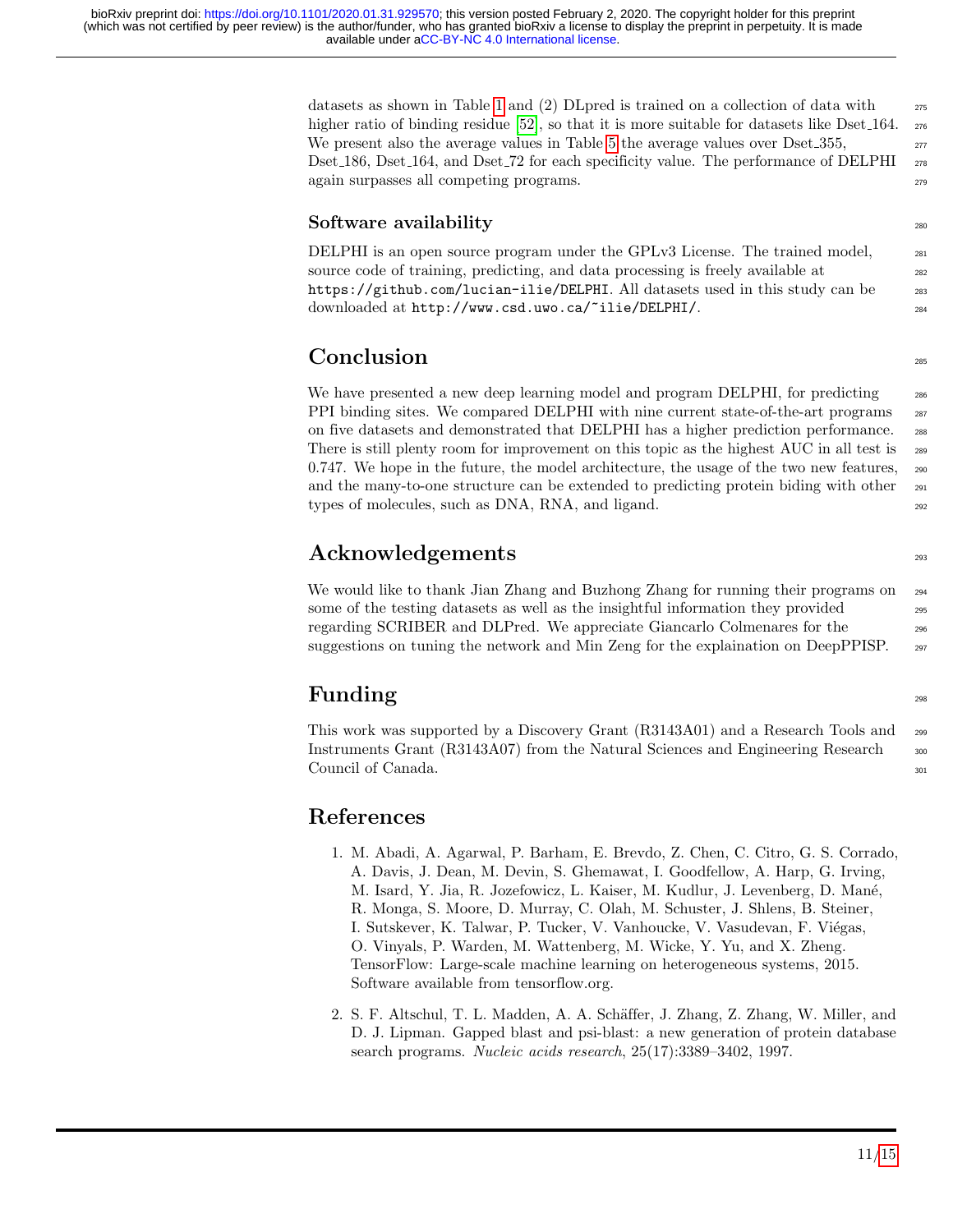- <span id="page-11-2"></span>3. A. Amos-Binks, C. Patulea, S. Pitre, A. Schoenrock, Y. Gui, J. R. Green, A. Golshani, and F. Dehne. Binding site prediction for protein-protein interactions and novel motif discovery using re-occurring polypeptide sequences. BMC bioinformatics, 12(1):225, 2011.
- <span id="page-11-3"></span>4. E. B. Asadabadi and P. Abdolmaleki. Predictions of protein-protein interfaces within membrane protein complexes. Avicenna journal of medical biotechnology, 5(3):148, 2013.
- <span id="page-11-8"></span>5. E. Asgari, A. C. McHardy, and M. R. Mofrad. Probabilistic variable-length segmentation of protein sequences for discriminative motif discovery (dimotif) and sequence embedding (protvecx). Scientific reports, 9(1):1–16, 2019.
- <span id="page-11-9"></span>6. E. Asgari and M. R. Mofrad. Continuous distributed representation of biological sequences for deep proteomics and genomics. PloS one, 10(11), 2015.
- <span id="page-11-1"></span>7. H. M. Berman, T. Battistuz, T. N. Bhat, W. F. Bluhm, P. E. Bourne, K. Burkhardt, Z. Feng, G. L. Gilliland, L. Iype, S. Jain, et al. The protein data bank. Acta Crystallographica Section D: Biological Crystallography, 58(6):899–907, 2002.
- <span id="page-11-0"></span>8. L. Bonetta. Interactome under construction. Nature, 468(7325):851–852, 2010.
- <span id="page-11-4"></span>9. B. Cao, A. Porollo, R. Adamczak, M. Jarrell, and J. Meller. Enhanced recognition of protein transmembrane domains with prediction-based structural profiles. Bioinformatics, 22(3):303–309, 2006.
- 10. P. Chen and J. Li. Sequence-based identification of interface residues by an integrative profile combining hydrophobic and evolutionary information. BMC bioinformatics, 11(1):402, 2010.
- <span id="page-11-5"></span>11. X.-w. Chen and J. C. Jeong. Sequence-based prediction of protein interaction sites with an integrative method. *Bioinformatics*,  $25(5)$ :585–591, 2009.
- <span id="page-11-14"></span>12. F. Chollet et al. Keras. <https://keras.io>, 2015.
- <span id="page-11-11"></span>13. K. Dhole, G. Singh, P. P. Pai, and S. Mondal. Sequence-based prediction of protein–protein interaction sites with l1-logreg classifier. Journal of theoretical biology, 348:47–54, 2014.
- <span id="page-11-13"></span>14. Z. Dosztányi, B. Mészáros, and I. Simon. Anchor: web server for predicting protein binding regions in disordered proteins. Bioinformatics, 25(20):2745–2746, 2009.
- <span id="page-11-6"></span>15. X. Du, J. Cheng, and J. Song. Improved prediction of protein binding sites from sequences using genetic algorithm. The protein journal, 28(6):273–280, 2009.
- <span id="page-11-12"></span>16. E. Faraggi, Y. Zhou, and A. Kloczkowski. Accurate single-sequence prediction of solvent accessible surface area using local and global features. Proteins: Structure, Function, and Bioinformatics, 82(11):3170–3176, 2014.
- <span id="page-11-10"></span>17. L. Fu, B. Niu, Z. Zhu, S. Wu, and W. Li. Cd-hit: accelerated for clustering the next-generation sequencing data. Bioinformatics, 28(23):3150–3152, 2012.
- <span id="page-11-7"></span>18. H. Geng, T. Lu, X. Lin, Y. Liu, and F. Yan. Prediction of protein-protein interaction sites based on naive bayes classifier. Biochemistry research international, 2015, 2015.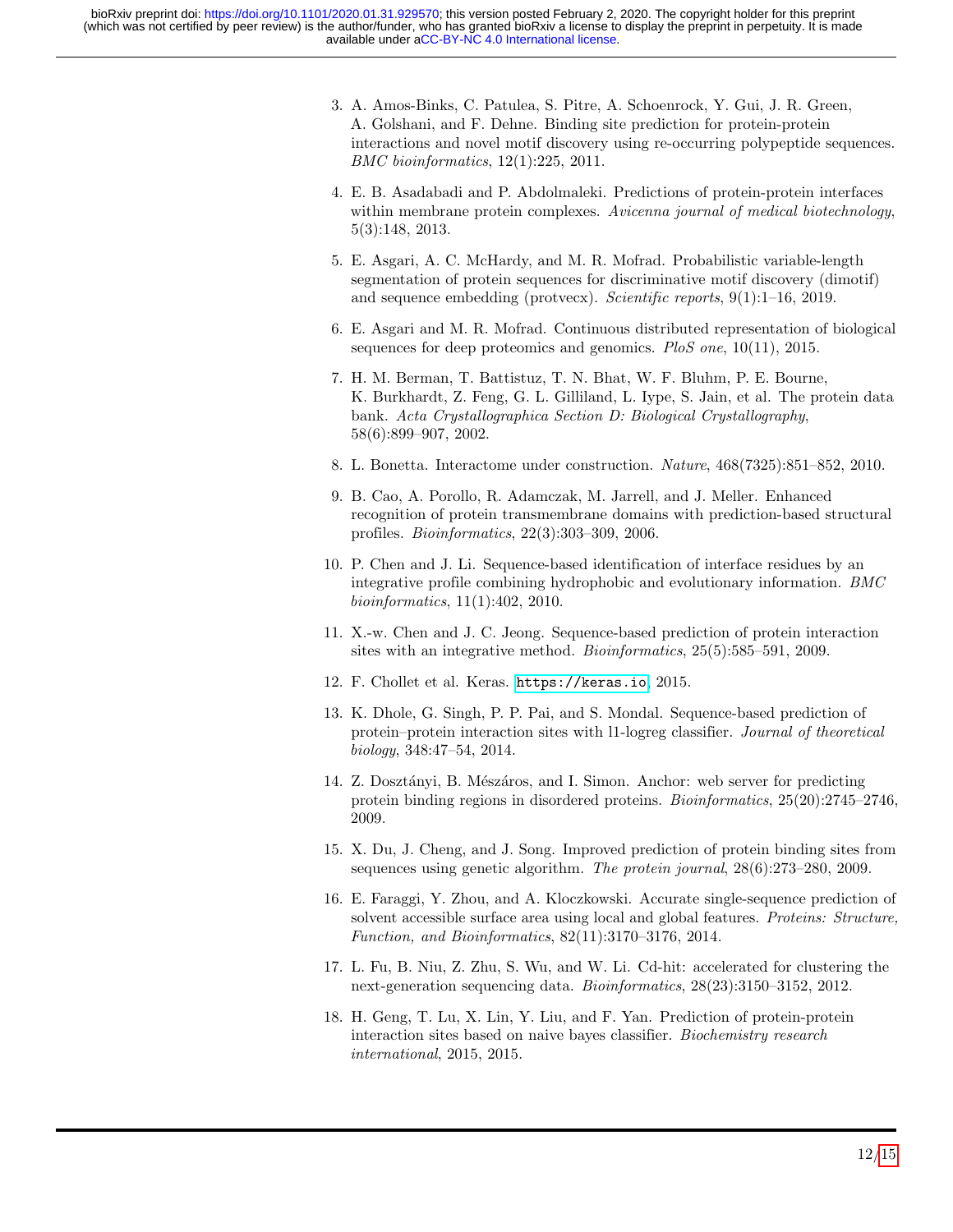- <span id="page-12-9"></span>19. M. Heinzinger, A. Elnaggar, Y. Wang, C. Dallago, D. Nechaev, F. Matthes, and B. Rost. Modeling aspects of the language of life through transfer-learning protein sequences. BMC bioinformatics, 20(1):723, 2019.
- <span id="page-12-0"></span>20. H. Hwang, D. Petrey, and B. Honig. A hybrid method for protein–protein interface prediction. Protein Science, 25(1):159–165, 2016.
- <span id="page-12-11"></span>21. H. Hwang, B. Pierce, J. Mintseris, J. Janin, and Z. Weng. Protein–protein docking benchmark version 3.0. Proteins: Structure, Function, and Bioinformatics, 73(3):705–709, 2008.
- <span id="page-12-1"></span>22. J. Jia, Z. Liu, X. Xiao, B. Liu, and K.-C. Chou. ippbs-opt: a sequence-based ensemble classifier for identifying protein-protein binding sites by optimizing imbalanced training datasets. Molecules, 21(1):95, 2016.
- <span id="page-12-2"></span>23. D. T. Jones, D. W. Buchan, D. Cozzetto, and M. Pontil. Psicov: precise structural contact prediction using sparse inverse covariance estimation on large multiple sequence alignments. Bioinformatics, 28(2):184–190, 2012.
- <span id="page-12-13"></span>24. J. Kyte and R. F. Doolittle. A simple method for displaying the hydropathic character of a protein. Journal of molecular biology, 157(1):105–132, 1982.
- <span id="page-12-3"></span>25. E. Laine and A. Carbone. Local geometry and evolutionary conservation of protein surfaces reveal the multiple recognition patches in protein-protein interactions. PLoS computational biology, 11(12), 2015.
- <span id="page-12-10"></span>26. W. Li and A. Godzik. Cd-hit: a fast program for clustering and comparing large sets of protein or nucleotide sequences. Bioinformatics, 22(13):1658–1659, 2006.
- <span id="page-12-8"></span>27. Y. Li and L. Ilie. Sprint: ultrafast protein-protein interaction prediction of the entire human interactome. BMC bioinformatics, 18(1):485, 2017.
- <span id="page-12-4"></span>28. G.-H. Liu, H.-B. Shen, and D.-J. Yu. Prediction of protein–protein interaction sites with machine-learning-based data-cleaning and post-filtering procedures. The Journal of membrane biology, 249(1-2):141–153, 2016.
- 29. N. London, D. Movshovitz-Attias, and O. Schueler-Furman. The structural basis of peptide-protein binding strategies. Structure, 18(2):188–199, 2010.
- 30. S. Maheshwari and M. Brylinski. Prediction of protein–protein interaction sites from weakly homologous template structures using meta-threading and machine learning. Journal of Molecular Recognition, 28(1):35–48, 2015.
- <span id="page-12-5"></span>31. S. Maheshwari and M. Brylinski. Template-based identification of protein–protein interfaces using efindsiteppi. Methods, 93:64–71, 2016.
- <span id="page-12-12"></span>32. T. Mikolov, I. Sutskever, K. Chen, G. S. Corrado, and J. Dean. Distributed representations of words and phrases and their compositionality. In Advances in neural information processing systems, pages 3111–3119, 2013.
- <span id="page-12-6"></span>33. Y. Murakami and K. Mizuguchi. Applying the na¨ıve bayes classifier with kernel density estimation to the prediction of protein–protein interaction sites. Bioinformatics, 26(15):1841–1848, 2010.
- <span id="page-12-7"></span>34. Y. Ofran and B. Rost. Isis: interaction sites identified from sequence. Bioinformatics, 23(2):e13–e16, 2007.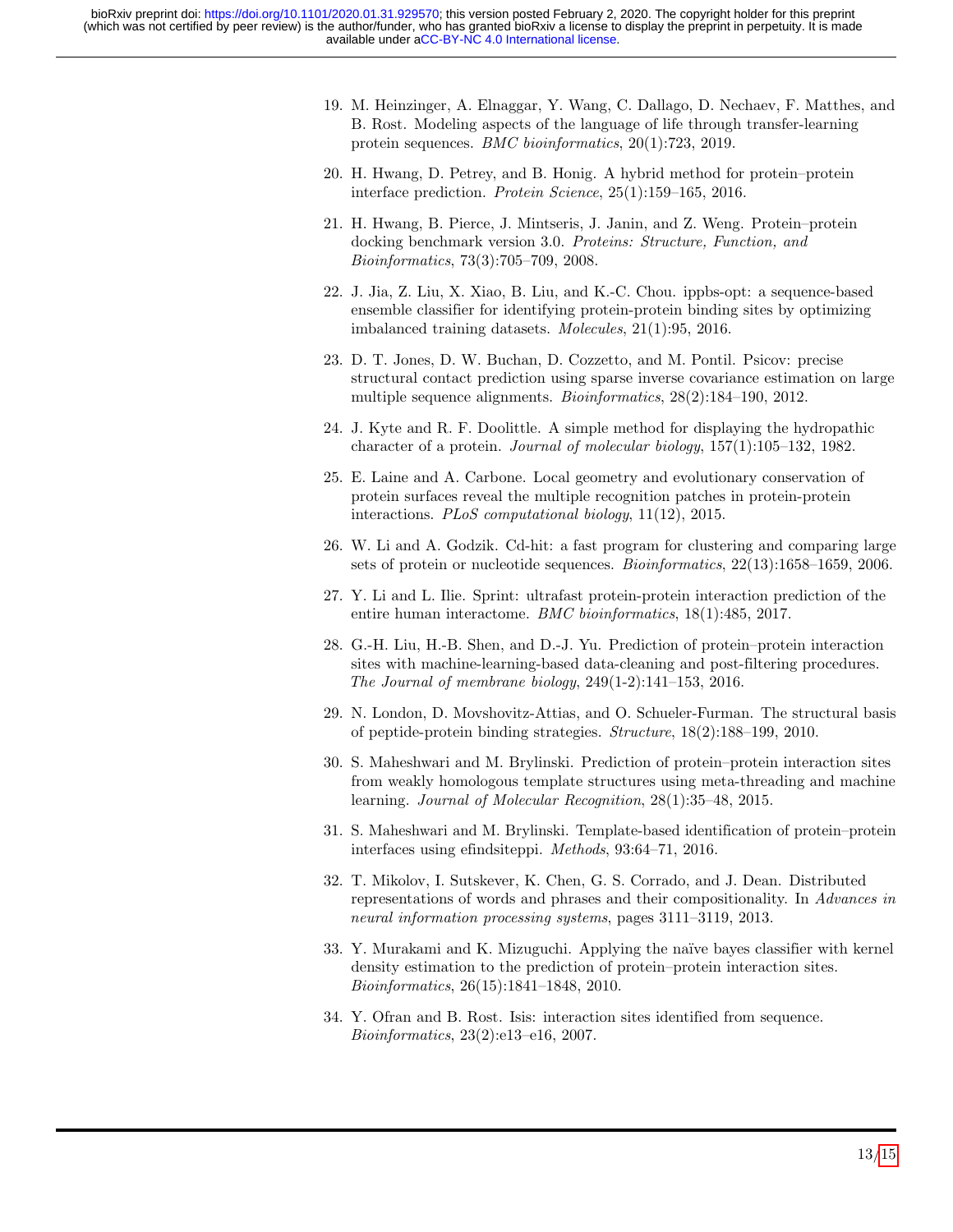- <span id="page-13-14"></span>35. F. Pedregosa, G. Varoquaux, A. Gramfort, V. Michel, B. Thirion, O. Grisel, M. Blondel, P. Prettenhofer, R. Weiss, V. Dubourg, J. Vanderplas, A. Passos, D. Cournapeau, M. Brucher, M. Perrot, and E. Duchesnay. Scikit-learn: Machine learning in Python. Journal of Machine Learning Research, 12:2825–2830, 2011.
- <span id="page-13-13"></span>36. A. Porollo and J. Meller. Prediction-based fingerprints of protein–protein interactions. Proteins: Structure, Function, and Bioinformatics, 66(3):630–645, 2007.
- <span id="page-13-10"></span>37. L. Prechelt. Early stopping-but when? In Neural Networks: Tricks of the trade, pages 55–69. Springer, 1998.
- <span id="page-13-6"></span>38. M. Remmert, A. Biegert, A. Hauser, and J. Söding. Hhblits: lightning-fast iterative protein sequence searching by hmm-hmm alignment. Nature methods, 9(2):173, 2012.
- <span id="page-13-0"></span>39. B. A. Shoemaker and A. R. Panchenko. Deciphering protein–protein interactions. part i. experimental techniques and databases. PLoS computational biology, 3(3), 2007.
- <span id="page-13-1"></span>40. G. Singh, K. Dhole, P. P. Pai, and S. Mondal. Springs: prediction of protein-protein interaction sites using artificial neural networks. Technical report, PeerJ PrePrints, 2014.
- <span id="page-13-11"></span>41. G. Taherzadeh, Y. Yang, T. Zhang, A. W.-C. Liew, and Y. Zhou. Sequence-based prediction of protein–peptide binding sites using support vector machine. Journal of computational chemistry, 37(13):1223–1229, 2016.
- <span id="page-13-9"></span>42. K. M. Ting. An instance-weighting method to induce cost-sensitive trees. IEEE Transactions on Knowledge and Data Engineering, 14(3):659–665, 2002.
- <span id="page-13-7"></span>43. V. Vacic, V. N. Uversky, A. K. Dunker, and S. Lonardi. Composition profiler: a tool for discovery and visualization of amino acid composition differences. BMC bioinformatics, 8(1):211, 2007.
- <span id="page-13-2"></span>44. D. D. Wang, R. Wang, and H. Yan. Fast prediction of protein–protein interaction sites based on extreme learning machines. Neurocomputing, 128:258–266, 2014.
- <span id="page-13-3"></span>45. Z.-S. Wei, K. Han, J.-Y. Yang, H.-B. Shen, and D.-J. Yu. Protein–protein interaction sites prediction by ensembling svm and sample-weighted random forests. Neurocomputing, 193:201–212, 2016.
- <span id="page-13-12"></span>46. Z.-S. Wei, J.-Y. Yang, H.-B. Shen, and D.-J. Yu. A cascade random forests algorithm for predicting protein-protein interaction sites. IEEE transactions on nanobioscience, 14(7):746–760, 2015.
- <span id="page-13-8"></span>47. W. C. Wimley and S. H. White. Experimentally determined hydrophobicity scale for proteins at membrane interfaces. Nature structural biology, 3(10):842–848, 1996.
- <span id="page-13-4"></span>48. Z. Xie, X. Deng, and K. Shu. Prediction of protein–protein interaction sites using convolutional neural network and improved data sets. International Journal of Molecular Sciences, 21(2):467, 2020.
- <span id="page-13-5"></span>49. L. C. Xue, D. Dobbs, and V. Honavar. Homppi: a class of sequence homology based protein-protein interface prediction methods. BMC bioinformatics, 12(1):244, 2011.